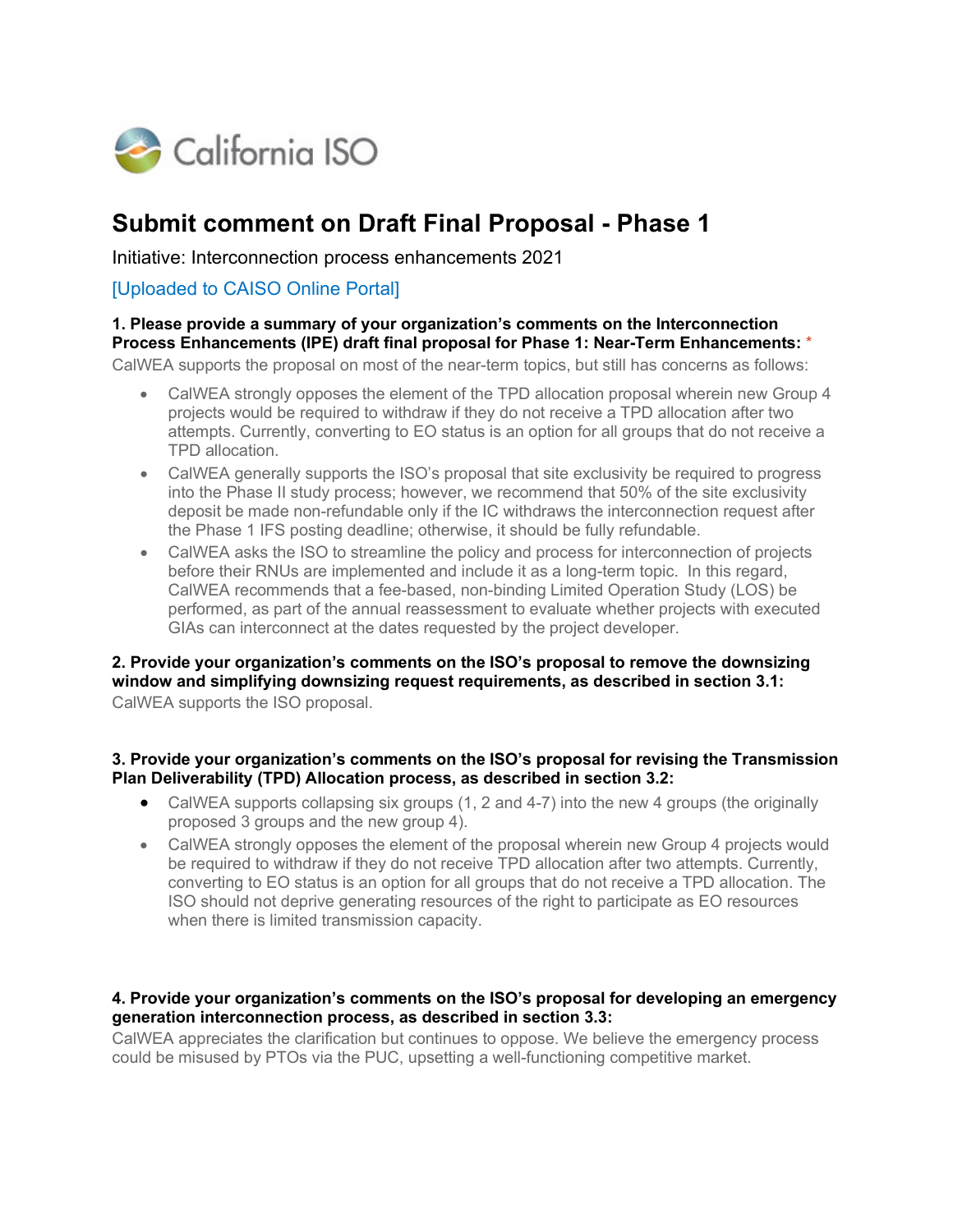#### **5. Provide your organization's comments on the ISO's proposal for determining if site exclusivity be required to progress into the Phase II study process, as described in section 4.1:**

CalWEA supports with modification. We suggest that 50% of the site exclusivity deposit only become non-refundable if the IC withdraws the interconnection request after the site exclusivity deadline, i.e., 10 business days prior to the initial IFS posting. Otherwise, it should remain fully refundable.

#### **6. Provide your organization's comments on the ISO's proposal for the expanded errors and omissions process to provide criteria and options when changes to network upgrade requirements occur after Financial Security (IFS) postings have been made, as described in section 5.1:**

CalWEA supports the ISO proposal.

#### **7. Provide your organization's comments on the ISO's proposal for clarifying the definition of Reliability Network Upgrade (RNU), as described in section 5.2:**

CalWEA does not object to the proposal but believes that the achievable earliest COD of a resource should not be impacted by the RAS when congestion management is feasible in lieu of the deliverability study triggered RAS.

#### **8. Provide your organization's comments on the ISO's proposal for transferring Participating Transmission Owner (TO) Wholesale Distribution Access Tariff (WDAT) Projects into ISO Queue, as described in section 5.3:**

CalWEA supports the ISO proposal.

#### **9. Provide your organization's comments on the ISO's proposal for changing sites and POIs during IR validation, as described in section 5.4:**

CalWEA supports the ISO proposal.

#### **10. Provide your organization's comments on the ISO's proposal for should parked projects be allowed to submit any type of MMAs while parked, as described in section 5.5:**

CalWEA supports the ISO proposal.

#### **11. Provide your organization's comments on the ISO's proposal for adding due dates for curing deficiencies in Appendix B, to avoid delays in starting Phase II studies, as described in section 6.1:**

CalWEA supports the ISO proposal. CalWEA suggests the ISO reduce information required to what the PTO and ISO really need for the study in Appendix B. For example, the requirement for a 7.5 minute quadrangle of the site is outdated and redundant to the kmz file of the site that is already required. Other information, such as physical dimensions, bus length, tower numbers, number of third-party easements, alternate source of auxiliary power, and PLC protocol are only known at the time of project implementation and are not needed for the Phase 2 study (or the Facility Study for ISP applications).

#### **12. Provide your organization's comments on the ISO's proposal for modifications to commercial viability criteria, as described in section 6.2:**